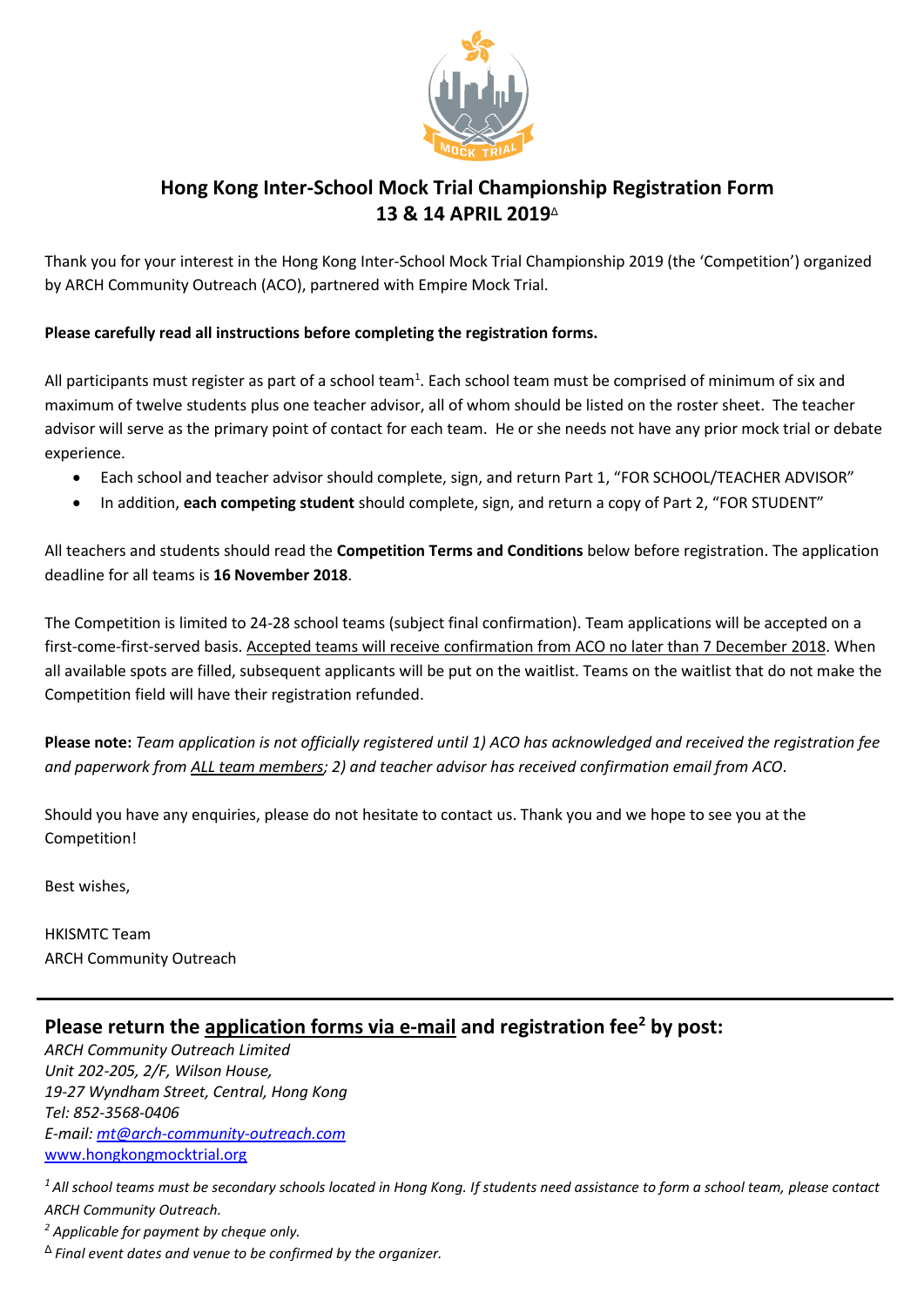

# 1. FOR SCHOOL AND TEACHER ADVISOR

## **A) School and Teacher Advisor**

| School Name:                              |                                                  |
|-------------------------------------------|--------------------------------------------------|
| Teacher's Name (Given / Middle / Family): |                                                  |
| Subject(s) Taught:                        | Prior experience advising mock trial teams? Y/N  |
|                                           | Prior experience advising debating teams?<br>Y/N |
| Email:                                    | Mobile #:                                        |

## **B) Team Roster**

| <b>Student Name</b><br>(Given / Middle / Family): | Gender<br>(M/F) | Grade/Form<br>(This competition<br>is for students<br>Form 3 or above) | Email | <b>Orientation</b><br>(Attendees<br>please $\boxtimes$ , max.<br>4 rep / team) |
|---------------------------------------------------|-----------------|------------------------------------------------------------------------|-------|--------------------------------------------------------------------------------|
| 1. Team Leader                                    |                 |                                                                        |       |                                                                                |
| 2.                                                |                 |                                                                        |       |                                                                                |
| $\overline{\mathbf{3.}}$                          |                 |                                                                        |       |                                                                                |
| $\underline{4.}$                                  |                 |                                                                        |       |                                                                                |
| 5.                                                |                 |                                                                        |       |                                                                                |
| 6.                                                |                 |                                                                        |       |                                                                                |
| <u>7.</u>                                         |                 |                                                                        |       |                                                                                |
| 8.                                                |                 |                                                                        |       |                                                                                |
| 9.                                                |                 |                                                                        |       |                                                                                |
| <u>10.</u>                                        |                 |                                                                        |       |                                                                                |
| <u>11.</u>                                        |                 |                                                                        |       |                                                                                |
| <u>12.</u>                                        |                 |                                                                        |       |                                                                                |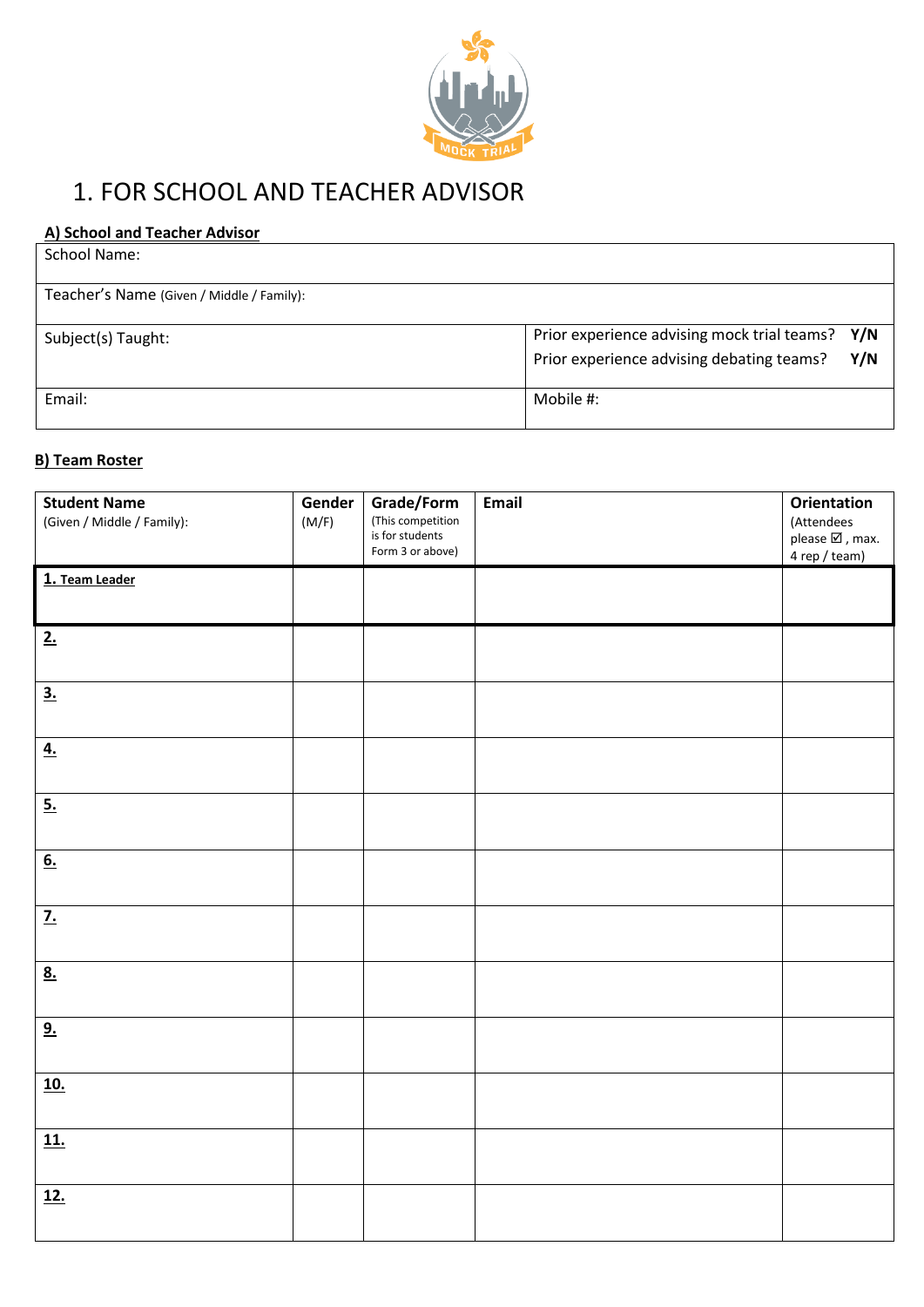

#### **C) Registration Fee**

Hong Kong Inter-School Mock Trial Championship aims to provide opportunity for Hong Kong secondary school students learning about the legal system before choosing their future careers. The registration fee is allocated for Competition's basic operation, administration support and related expenses.

The registration fee is **HK\$4,200 per team.** Please make cheque payable to "*ARCH Community Outreach Limited*" and include school name and teacher advisor name on the back of the cheque. Alternatively, cash payment can be settled in person at our center. **Please note that school team's registration is not considered as completed until all filled forms and registration fee have been acknowledged and received by ACO.** A receipt will be issued and distribute along with the case materials on the Orientation Day.

No registration fee will be refunded if a registered team withdraws from the Competition after receiving confirmation from ACO; or does not complete the Competition on 13-14 April 2019.

#### **D)** Competition Schedule<sup>Δ</sup>

Please note the below important dates (subject to change) for your reference:

| <b>Application Deadline:</b>            | 16 November 2018                                                                                       |
|-----------------------------------------|--------------------------------------------------------------------------------------------------------|
| <b>Confirmation by Email:</b>           | 7 December 2018                                                                                        |
| <b>Orientation Day:</b>                 | <b>12 January 2019 – AM</b> (All participating schools should assign max. 4 representatives to attend) |
| <b>Case Inquiry and Preparation:</b>    | Jan – March 2019                                                                                       |
| <b>Finalize Team Roster &amp; Case:</b> | 22 March 2019                                                                                          |
| <b>Tournament Pack Release:</b>         | 29 March 2019                                                                                          |
| <b>HKISMTC 2019:</b>                    | 13-14 April 2019                                                                                       |

#### **E) Signature**

*By signing below, I confirm that I understand and agree to the Competition Terms and Conditions. I agree to serve as the Teacher Advisor for my school's competition team.* 

| Signature & Chop              | Date: |
|-------------------------------|-------|
|                               |       |
|                               |       |
|                               |       |
| Print Full Name of Signatory: |       |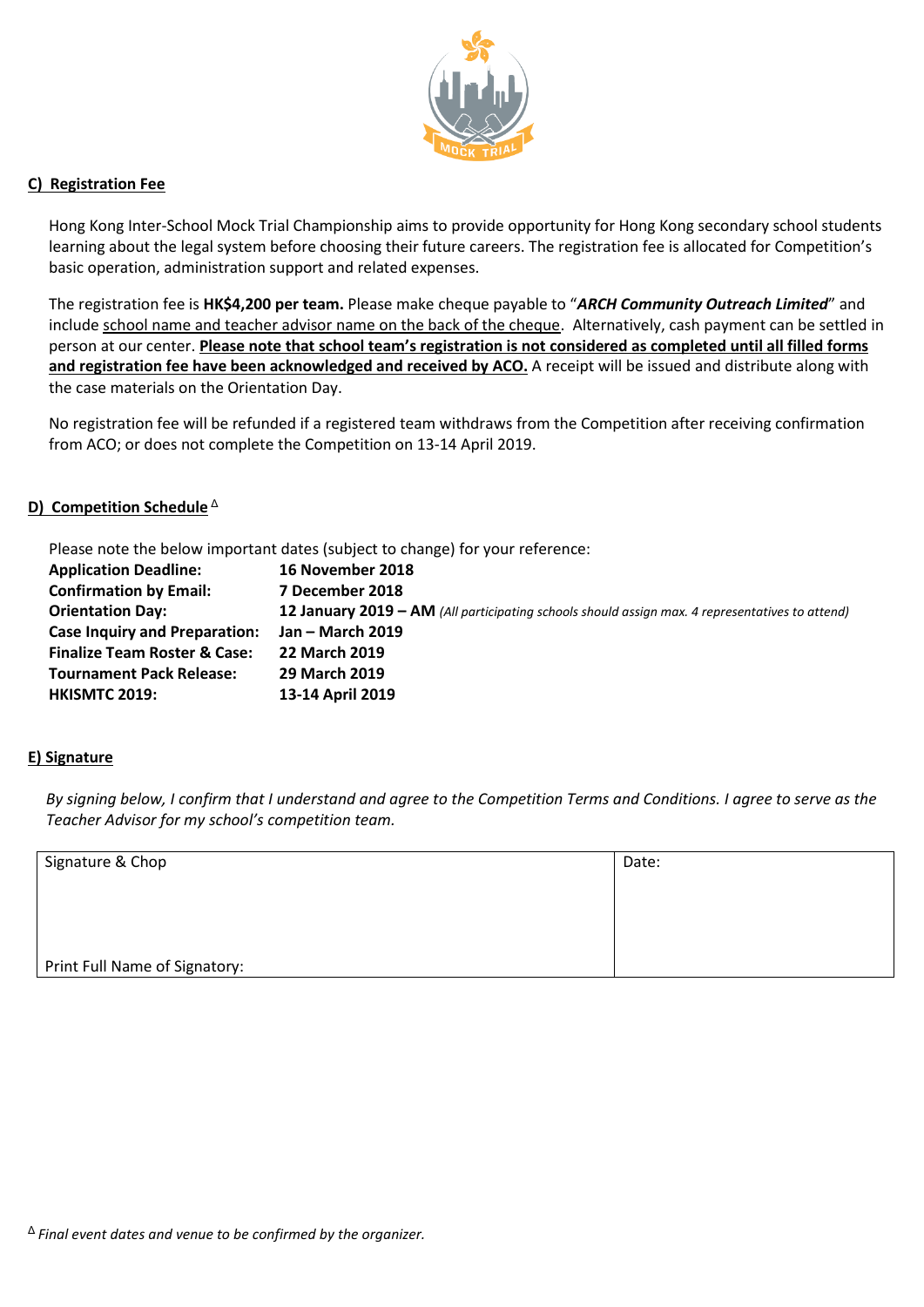

# 2. FOR STUDENT PARTICIPANTS

## **A. STUDENT INFORMATION**

| Name (Given / Middle / Family):                                     |           |
|---------------------------------------------------------------------|-----------|
| Grade / Form:<br>(This competition is for students Form 3 or above) | D.O.B:    |
| School:                                                             | Mobile #: |

| Sex: M / F                | D.O.B. | HKID No.: |
|---------------------------|--------|-----------|
| E-mail (Capital letters): |        |           |
| Home Address:             |        |           |

### **B. Parent and Emergency Contacts**

| Parent Name (Given / Middle / Family):            |
|---------------------------------------------------|
| Parent Contact #:                                 |
| Parent E-mail (Capital letters):                  |
| Emergency Contact (Given / Middle / Family):      |
| Emergency Contact # (preferably a mobile number): |

## **C. PREVIOUS MOCK TRIAL EXPERIENCE**

Please list out any previous mock trial or debate experience in the space below:

## **D. SIGNATURE**

| By signing below, I confirm I understand and agree to the Competition Terms and Conditions. |       |  |  |
|---------------------------------------------------------------------------------------------|-------|--|--|
| Parent's Signature (for students below the age of 18) or                                    | Date: |  |  |
| Student's Signature (for students over 18)                                                  |       |  |  |
|                                                                                             |       |  |  |
|                                                                                             |       |  |  |
|                                                                                             |       |  |  |
|                                                                                             |       |  |  |
| Print Full Name of Signatory:                                                               |       |  |  |